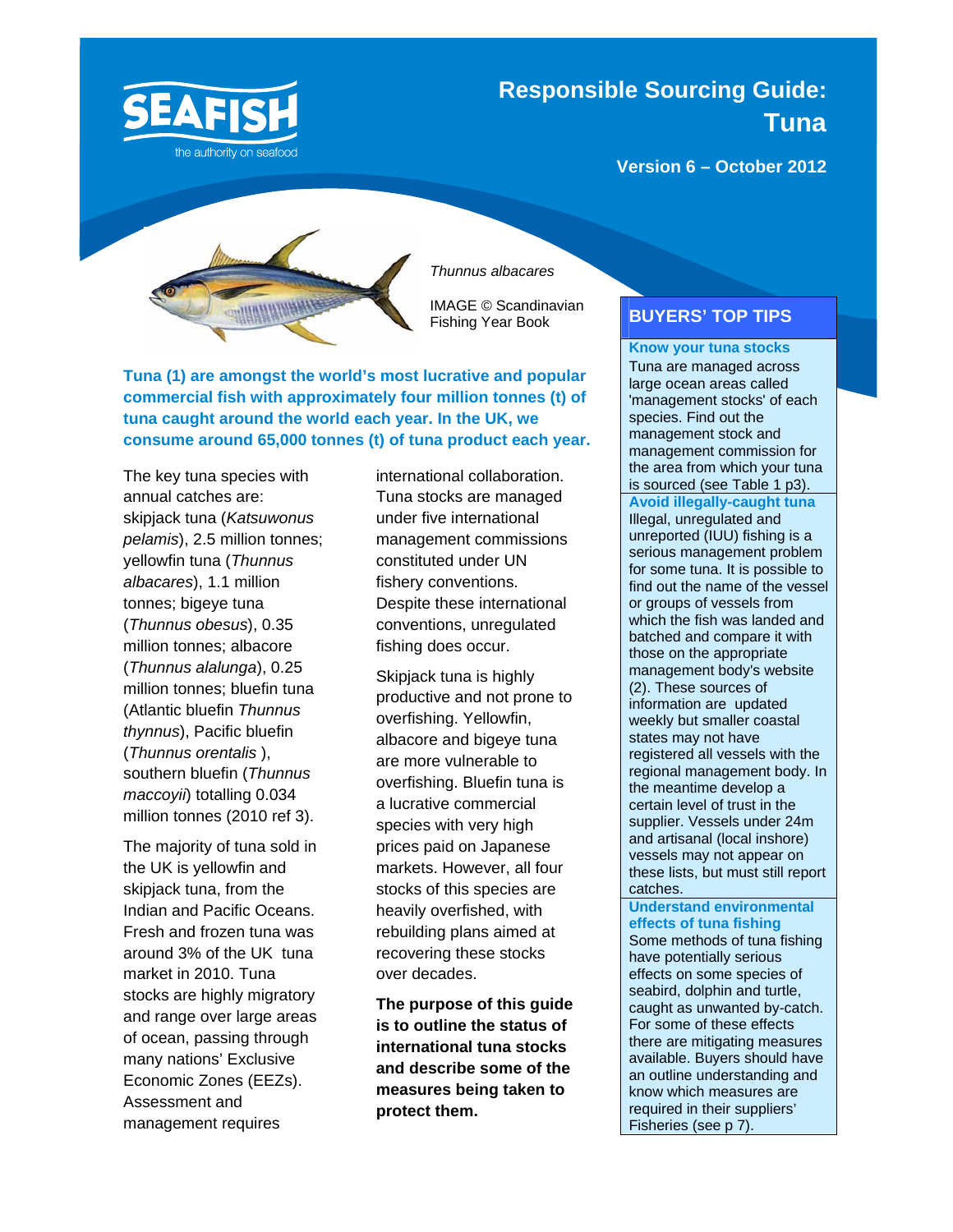# **Status of tuna stocks**

All tuna stocks are oceanic, with one or two stocks per species in each ocean. They migrate over vast distances following the oceanic circulation patterns, feeding on the relatively sparse productivity of deep sea ecosystems.

**Tuna stocks are assessed every one to five years.** The stocks are so wide-ranging that they demand considerable organisation to achieve the basic functions of stock assessment, such as data collation; this is aided by the existence of the regional management commissions (2). The assessors are usually groups of scientists brought together in working groups, to review the data and run the assessment models. Several models are usually used on each stock, depending on the availability of data.

The outcomes of this modelling process describes the status of the stocks in relation to the maximum sustainable yield (MSY) and other indicators of the stock status, such as spawning stock levels. Figure 1 is an example of a "Kobe plot"; (named after the city of Kobe in Japan) which describes the output of a model. Each location on this plot represents a description of the fish stock in terms or fishing mortality F (rate of removal of fish by fishing or exploitation rate) as a proportion of fishing mortality at MSY (F/FMSY) and Spawning Stock Biomass (SSB) or B as a proportion of Spawning Stock Biomass at MSY BMSY (B/BMSY). The intersection of the lines is the MSY level. The trajectory of the stock is shown year by year; each circle represents the stock status during one year.

### **Tuna stocks can be classified as:**

- 1. Green area: Stocks with a viable spawning stock biomass (SSB) exploited at a rate (fishing mortality) which yields at or below MSY. Those stocks exploited at a rate below that which yields MSY, may offer scope for more fishing.
- 2. Orange area: Stocks able to reproduce and provide a yield to the fishery, but the stock is exploited at a rate above that which yields MSY.
- 3. Yellow area: Stocks with a SSB below that capable of sustaining an optimum yield to the fishery.
- 4. Red Area: Fishing mortality too high and SSB too low to achieve MSY.

For optimum fishing at MSY for stocks in the orange yellow and particularly red areas, corrective action is required to improve exploitation and reduce the risk of stock depletion; that is fishing stocks to a level which reproduction is impaired.



Figure 1 Kobe plot for Atlantic Ocean yellowfin **tuna; Maximum Sustained Yield is here, stock location at 2010 is here.**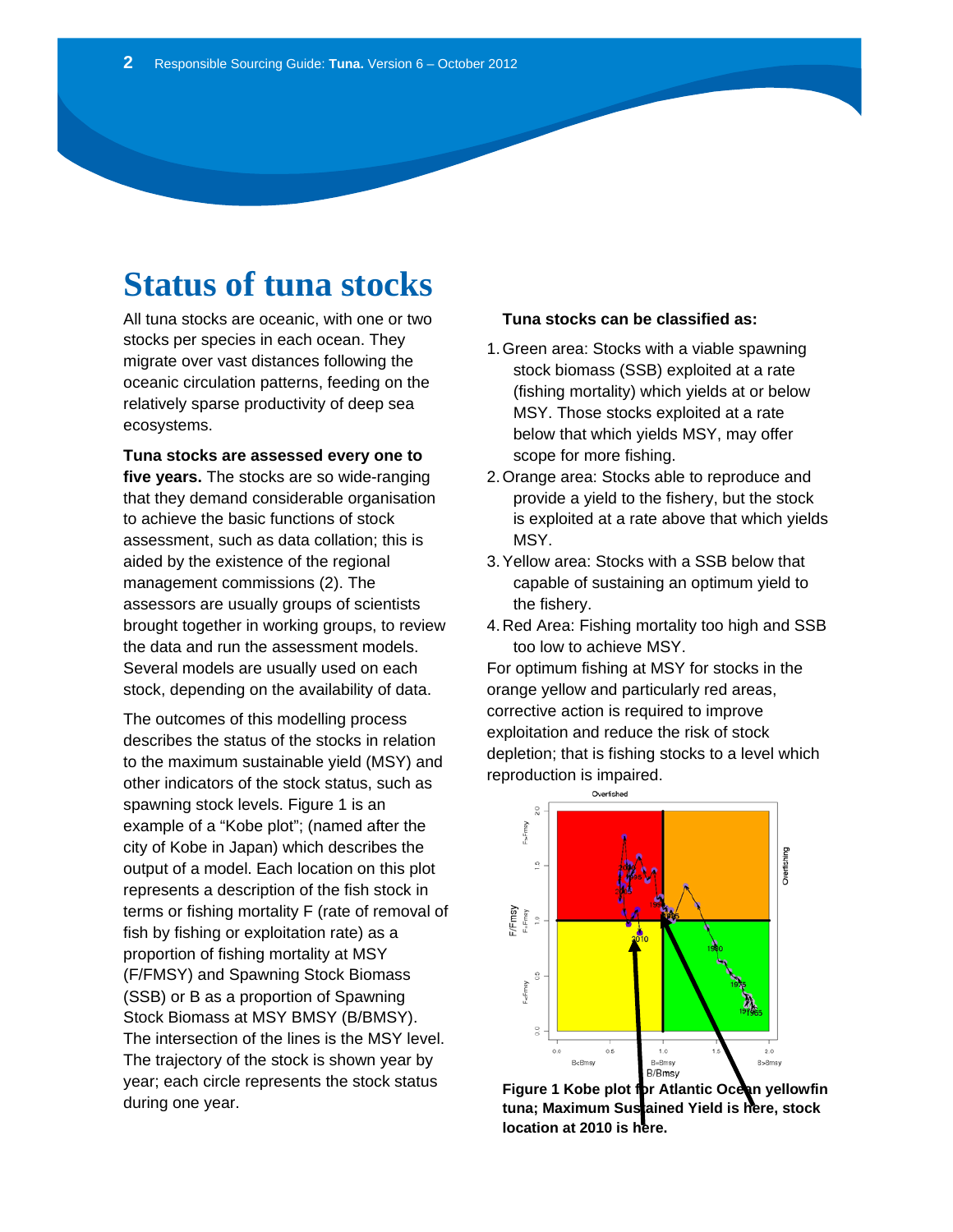## Table 1 Tuna stocks status; keyed by colour to Fig.1 (col1) and management commission to Fig. 2 (col3)

| <b>Species and</b><br><b>stock</b>                                                | <b>Catches (t)</b><br><b>From FAO for</b><br>2010 or (2) | <b>M'ment</b><br><b>Commi</b><br><b>ssion</b> | Scientific advice and management (Information from management<br>commission (2) unless otherwise stated)                                                                                                                                                                                                                                                                                                                                                                 |  |
|-----------------------------------------------------------------------------------|----------------------------------------------------------|-----------------------------------------------|--------------------------------------------------------------------------------------------------------------------------------------------------------------------------------------------------------------------------------------------------------------------------------------------------------------------------------------------------------------------------------------------------------------------------------------------------------------------------|--|
| STOCKS EXPLOITED AT OR BELOW MAXIMUM SUSTAINABLE YIELD (fully or under exploited) |                                                          |                                               |                                                                                                                                                                                                                                                                                                                                                                                                                                                                          |  |
| <b>West Pacific</b><br>skipjack                                                   | 1,540,189<br>(2011)                                      | <b>WCPFC</b>                                  | August 2012. Catch was lowest in the past 5 years, which peaked in<br>2009. Except for 2010, the biomass and recruitment have been relatively<br>high over the past several years including 2011. There is no evidence<br>that indicates a credible risk to the stock. There are a number of<br>measures in place both in longline and purse seine fisheries to control<br>by-catches of big-eye and yellow fin. Some pole and line fishing has<br>MSC certification (4) |  |
| <b>West Pacific</b><br>yellowfin                                                  | 430,506<br>(2011)                                        | <b>WCPFC</b>                                  | August 2012. The catch was lowest since 1996 with a record catch<br>taken in 2005. Fishing mortality is estimated to be sustainable under<br>present conditions.                                                                                                                                                                                                                                                                                                         |  |
| <b>East Pacific</b><br>yellowfin                                                  | 202,489<br>(2011)                                        | <b>IATTC</b>                                  | 2012. Recent catches are below MSY. Current estimates of SSB are<br>satisfactory, but there is a degree of uncertainty about future recruitment<br>(of young fish) and biomass levels. Decreases of fishing effort is<br>predicted to have only a minor effect on catches, but a major increase in<br>biomass levels. Some pole and line fishing has MSC approval (4)                                                                                                    |  |
| <b>Indian Ocean</b><br>bigeye                                                     | 102,000<br>(2011)                                        | <b>IOTC</b>                                   | April 2012. Annual catches should not exceed 102,000t. If the recent<br>decline in fishing effort continues, and catch remain substantially below<br>MSY, then immediate management measures are not required.<br>However improved data are required to reduce the uncertainty.                                                                                                                                                                                          |  |
| <b>Indian Ocean</b><br>skipjack                                                   | 428,719<br>(2010)                                        | <b>IOTC</b>                                   | Apr 2012. Annual catches should not exceed 512,305t. If the recent<br>declines in effort continue, and catch remains substantially below MSY,<br>then immediate management measures are not required, although the<br>stock will be closely monitored.                                                                                                                                                                                                                   |  |
| <b>North Pacific</b><br>albacore                                                  | 70,000 (2010)                                            | <b>IATCC</b><br><b>WCPFC</b>                  | June 2011. Current fishing effort, using data through 2009, is below that<br>of 2002-2004 and is considered that at this exploitation the spawning<br>stock is able to fluctuate at its median level of 405,000t for the<br>foreseeable future. Some experts have called for a review of the current<br>reference points of the stock. Some US and Canada trolling and pole<br>and line has MSC certification (4).                                                       |  |
| <b>South Pacific</b><br>albacore                                                  | 80,000 (2010)                                            | <b>IATCC</b><br><b>WCPFC</b>                  | June 2011. The current fishing rate is considered to yield below MSY<br>and the spawning biomass based on assessments in 2008 was greater<br>than required for MSY. Some US and New Zealand trolling and pole and<br>line has MSC certification (4).                                                                                                                                                                                                                     |  |
| <b>East Atlantic</b><br>skipjack                                                  | 164,249<br>(2010)                                        | <b>ICCAT</b>                                  | July 2008. Some caution must be exercised in generalising on status,<br>due to some unreported landings. However, it is unlikely that skipjack is<br>over exploited above MSY in the eastern Atlantic. MSY $=$ approx 143-<br>170,000 t pa.                                                                                                                                                                                                                              |  |
| <b>West Atlantic</b><br><b>skipjack</b>                                           | 18,140 (2010)                                            | <b>ICCAT</b>                                  | July 2008. It is unlikely that the current catch is larger than the MSY of<br>approx 30,000-36,000 t pa.                                                                                                                                                                                                                                                                                                                                                                 |  |
| <b>Indian Ocean</b><br><b>yellowfin</b>                                           | 299,074<br>(2010)                                        | <b>IOTC</b>                                   | April 2012. Stock has reached sustainable levels, but for it to continue to<br>be so it is recommended that annual catches should not exceed 300,000<br>t pa. No mandatory catch limits, but effort limits are in place in the<br>industrial fishery (longline and purse seine) and recently seasonal closed<br>areas have been introduced.                                                                                                                              |  |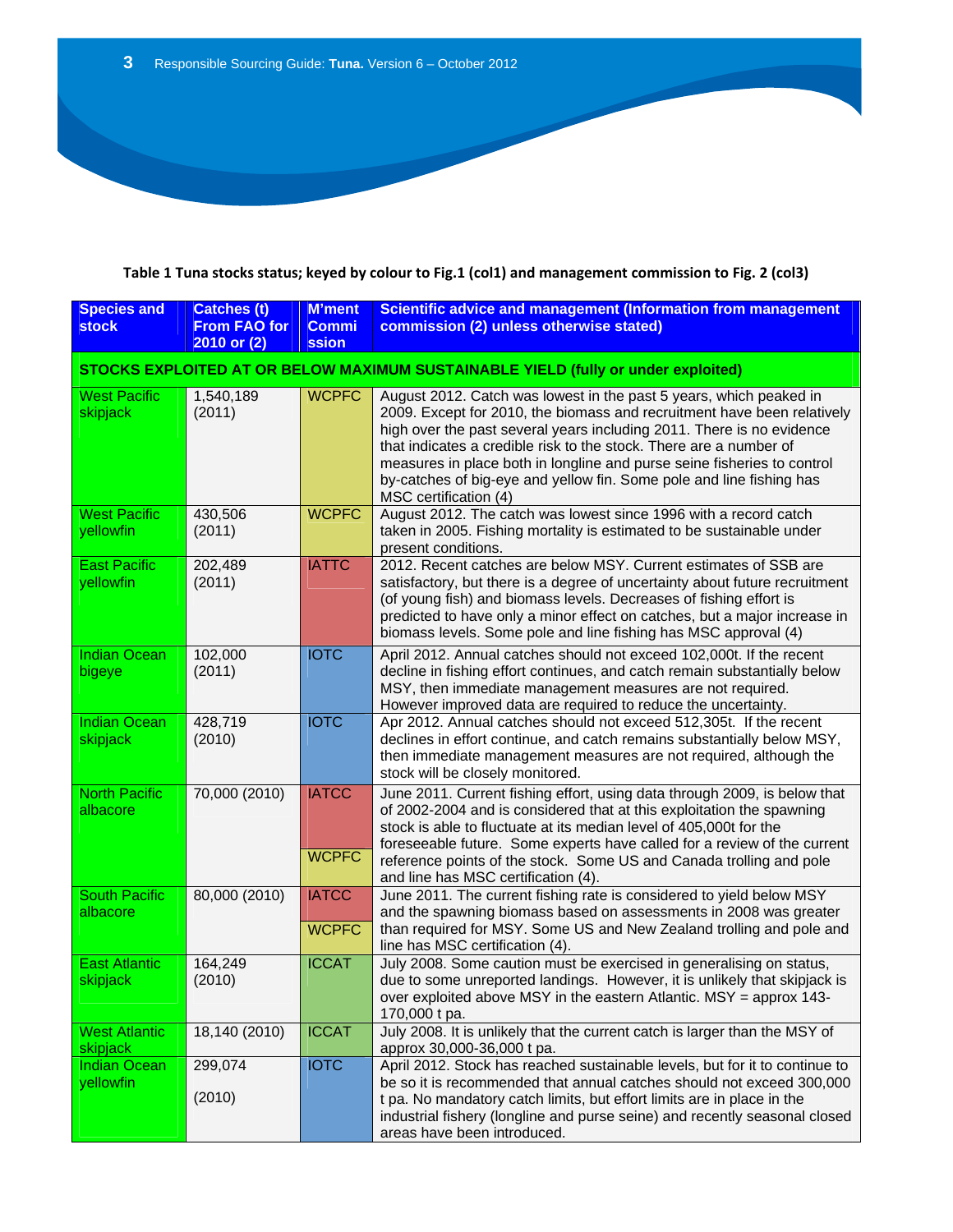| <b>Species and</b><br><b>stock</b>                                               | <b>Catches (t)</b><br><b>From FAO for</b><br>2010 or (2) | <b>M'ment</b><br><b>Commi</b><br>ssion | Scientific advice and management (Information from management<br>commission (2) unless otherwise stated)                                                                                                                                                                                                                                                                                                         |  |
|----------------------------------------------------------------------------------|----------------------------------------------------------|----------------------------------------|------------------------------------------------------------------------------------------------------------------------------------------------------------------------------------------------------------------------------------------------------------------------------------------------------------------------------------------------------------------------------------------------------------------|--|
| STOCKS EXPLOITED AT A RATE ABOVE MAXIMUM SUSTAINABLE YIELD (see page 2; point 2) |                                                          |                                        |                                                                                                                                                                                                                                                                                                                                                                                                                  |  |
| <b>East Pacific</b><br>bigeye                                                    | 83,000 (2010)                                            | <b>IATTC</b>                           | 2012. The spawning biomass is above the level which would support<br>MSY but fishing mortality is slightly above FMSY. The stock is in danger<br>of being overfished, unless are reduced in future. Since 2005 the<br>spawning stock has increased following seasonal closures on larger<br>purse seiners and long liners and catch limits introduced for longline<br>caught big eye tuna.                       |  |
| <b>West Pacific</b><br>bigeye                                                    | 151,533<br>(2011)                                        | <b>WCPFC</b>                           | August 2012. The exploitation rate (fishing mortality) is higher than that<br>associated with MSY, and the recommendation is for a 29% reduction in<br>fishing mortality compared with the period 2004-2008. Latest results<br>show fishing mortality has not been reduced to intended level. Further<br>restrictions are being discussed.                                                                       |  |
| <b>Indian Ocean</b><br>albacore                                                  | 43,711 (2010)                                            | <b>IOTC</b>                            | Apr 2012. The available evidence indicates considerable risk to the stock<br>status at current effort levels The two primary sources of data, catches<br>and CPUE, are highly uncertain and should be investigated further.<br>Maintaining or increasing effort will probably result in further declines in<br>the biomass.                                                                                      |  |
|                                                                                  |                                                          |                                        | STOCKS WITH A SPAWNING STOCK BIOMASS BELOW THAT REQUIRED FOR MSY (page 2; point 3)                                                                                                                                                                                                                                                                                                                               |  |
| <b>Atlantic bigeye</b>                                                           | 76,187 (2010)                                            | <b>ICCAT</b>                           | May 2012. The stock was estimated in 2010 to be nearly 100% of the<br>biomass required for MSY. Projections indicate that catches reaching<br>85,000 t or less will permit the stock to build further in the future.<br>Although catches have generally not reached that level since 2004, the<br>current TAC arrangements remain at 85,000t.                                                                    |  |
| <b>North Atlantic</b><br>albacore                                                | 14,969<br>(2010)                                         | <b>ICCAT</b>                           | May 2012. The stock is overfished and has probably been in this<br>condition since the 1980s. The stock will not rebuild unless catches are<br>28,000 t pa or less. There is a TAC of 28,000 t pa set for 2011 and 2012.<br>Catches have been decreasing over the years.                                                                                                                                         |  |
| <b>South Atlantic</b><br>albacore                                                | 19,275 (2011)                                            | <b>ICCAT</b>                           | May 2012. Although the stock is considered overfished the assessment<br>indicates that the spawning stock will increase from the levels estimated<br>in 2005 over the next years noting that the annual catches since 2004<br>have been below MSY. A TAC has been set at 24,000 t pa set for 2012<br>and 2013                                                                                                    |  |
| <b>Atlantic</b><br>yellowfin                                                     | 107,546<br>(2010)                                        | <b>ICCAT</b>                           | Sep 2011. Catches and fishing effort have declined since 1992 and the<br>yield corresponds closely to MSY for this stock. 2010 catches are<br>estimated to be below MSY levels. A TAC has been set for 2012 at<br>110,000 t. However SSB is estimated to be 15% below that required for<br>MSY. Continuation of current catch levels is estimated to bring biomass<br>levels above that required for MSY by 2016 |  |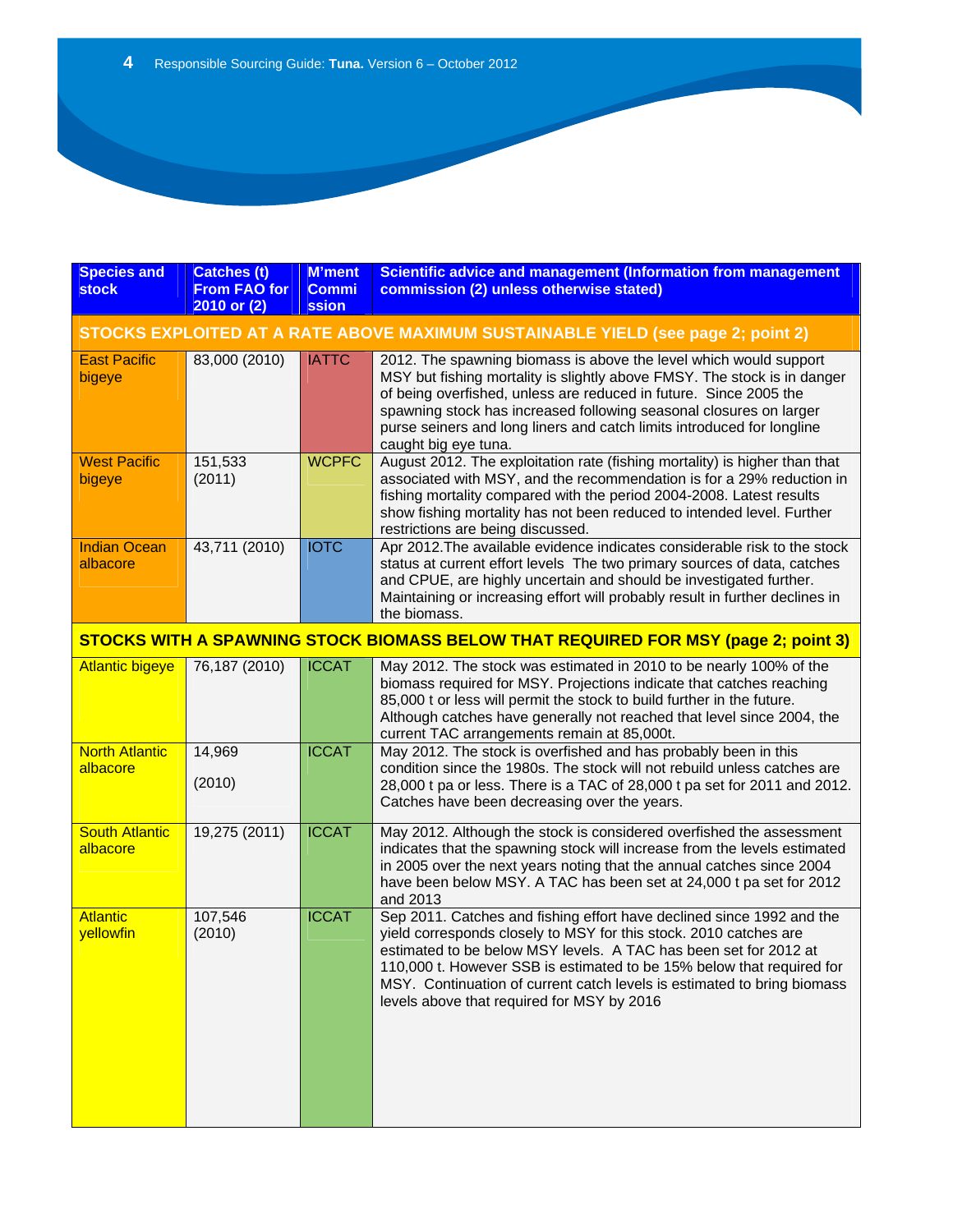| <b>Species and</b><br><b>stock</b>                      | <b>Catches (t)</b><br><b>From FAO for</b><br>2010 or (2) | <b>M'ment</b><br><b>Commi</b><br><b>ssion</b> | <b>Scientific advice and management (Information from management</b><br>commission (2) unless otherwise stated)                                                                                                                                                                                                                                                                                                                                                                                                                                                                                                    |  |
|---------------------------------------------------------|----------------------------------------------------------|-----------------------------------------------|--------------------------------------------------------------------------------------------------------------------------------------------------------------------------------------------------------------------------------------------------------------------------------------------------------------------------------------------------------------------------------------------------------------------------------------------------------------------------------------------------------------------------------------------------------------------------------------------------------------------|--|
|                                                         |                                                          |                                               | STOCKS WITH SPAWNING STOCK BIOMASS BELOW AND FISHING MORTALITY ABOVE THAT REQUIRED<br>FOR MSY; AT HIGHEST RISK OF DEPLETION (see page 2; point 4)                                                                                                                                                                                                                                                                                                                                                                                                                                                                  |  |
| <b>East Atlantic</b><br>and<br>Mediterranean<br>bluefin | 11,417 (2010)                                            | <b>ICCAT</b>                                  | Oct 2012. The spawning biomass in 2010 indicate that it was between<br>19% and 51% of what would yield MSY, an improvement on the position<br>determined in 2007. Recent SSB tendency has shown signs of increase<br>or stabilization in some model runs, while it continues to decline in<br>others. ICCAT has advised a 15 year recovery plan which the EU has<br>taken steps to implement (5) to increase the probability of stock recovery<br>by 2022. A TAC of 12,900 t pa was introduced in 2011 to be evaluated<br>on scientific advice, together with closed fishing seasons and vessel<br>restrictions    |  |
| <b>West Atlantic</b><br>bluefin                         | 1,637 (2010)                                             | <b>ICCAT</b>                                  | Oct 2012. There appears to have been a gradual increase in spawning<br>stock from 23% of 1970s levels in 2003 to 29% in 2009. A total catch of<br>2,500 t pa is predicted to have more than 50% chance of achieving the<br>Convention's objective of avoiding over fishing and maintaining the stock<br>above the current MSY level. Catches of 1,100t pa or less are<br>predicted to have a 60% chance to immediately end overfishing and<br>initiating rebuilding. A TAC of 1,750t pa has been set for 2011-12<br>inclusive of dead discards. In addition, fish size and catch area<br>restriction are in place. |  |
| Southern<br>bluefin                                     | 9,547 (2010)                                             | <b>CCSBT</b>                                  | Oct 2011. The spawning stock was assessed in 2009 as 15% of the<br>SSB which would result in MSY. The low spawning stock biomass meant<br>that recovery of the stock was at risk. A reduction of 20% of catch from<br>11,810 t in 2009 to 9,449 t in 2010 and 11 was agreed in 2009, resulting<br>in improvements in the breeding stock, allowing an increase in the TACs<br>set at 10,449t (2012), and 10,949 (2013) as part of a plan to continue to<br>rebuild SSB to an interim target of 20% of the original SSB size by 2035.                                                                                |  |
| Pacific bluefin                                         | 12,156 (2010)                                            | <b>ISC</b>                                    | June 2012. Assessments have indicated that if fishing mortality were<br>reduced to the average level of 2002-4 this would improve the spawning<br>stock: latest data indicated that the spawning stock continues to decline.<br>Also it has been recommended that the fishing mortality is reduced<br>particularly on the juvenile fish in this stock. Management and reporting<br>measures are being improved by Japan, Korea and Taiwan.                                                                                                                                                                         |  |
| <b>STOCK STATUS UNCERTAIN</b>                           |                                                          |                                               |                                                                                                                                                                                                                                                                                                                                                                                                                                                                                                                                                                                                                    |  |
| <b>East Pacific</b><br>skipjack                         | 280,000<br>(2011)                                        | <b>IATTC</b>                                  | March 2012. MSY is difficult to define for skipjack stocks due to their<br>high and variable productivity. Stock health indicators such as catch per<br>effort and exploitation rate have been used. Main concern for this stock                                                                                                                                                                                                                                                                                                                                                                                   |  |

|                           |                 |              | <u>UNUIL AND UNDIVILATION NOTES DUCH ASUA. MAIN CONCUNTION THIS SLOCK</u><br>is increasing exploitation rate (rate of removal of the stock by fishing;<br>Fishing mortality). However, no adverse consequences of this increase<br>have been detected. Some pole and line has MSC certification (4)                                                                                      |
|---------------------------|-----------------|--------------|------------------------------------------------------------------------------------------------------------------------------------------------------------------------------------------------------------------------------------------------------------------------------------------------------------------------------------------------------------------------------------------|
| Mediterranean<br>albacore | 2.852<br>(2010) | <b>ICCAT</b> | July 2011. Available information on biomass indicates a relatively stable<br>pattern over the recent past. Recent fishing mortality indicates that it<br>might be about or lower than MSY. However the information is<br>insufficient to undertake robust Kobe plots. Management measures are<br>suggested to hold the fishing at present levels, but no formal levels have<br>been set. |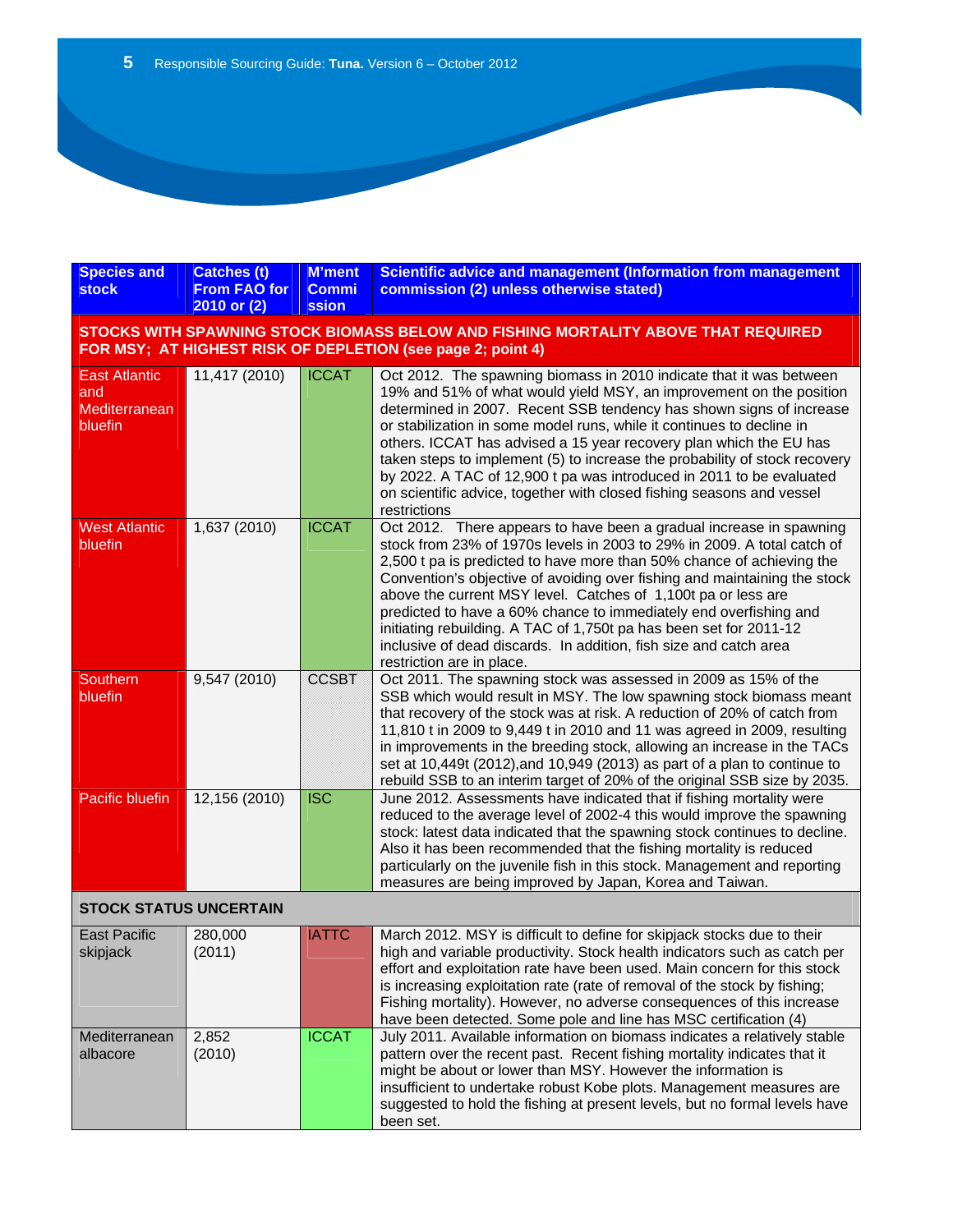

**Figure 2: Management areas for tuna stocks (colour keyed by area column 3 to table)** 

**All high seas tuna fisheries – those beyond the coastal states' juristictional seas—are covered by the regional mamagement organisations but not all states are signitorys; see p 9** 

## **Organisation key**

**FAO**: The Food and Agriculture Organisation of the United Nations acts as a neutral forum where all nations meet as equals to negotiate agreements and debate policy.

**EU**: The European Union manages fisheries within European the European Economic Zone, in cooperation with Norway for certain stocks.

**IOTC**: Indian Ocean Tuna Commission.

**WCPFC:** Western and Central Pacific Fishery Commission.

**IATTC**: Inter-American Tropical Tuna Commission.

**ICCAT:** International Commission for the Conservation of Atlantic Tuna**.** 

**CCSBT**: Commission for the Convention of Southern Bluefin Tuna. (The shaded area in Figure 1 corresponds approximately to the range of the species and hence the CCSBT's management area.)

**ISC:** International Scientific Committee for Tuna and Tuna-like Species in the North Pacific Ocean

All high-seas tuna fisheries — those beyond coastal states' jurisdictional seas — are covered by the regional international management commissions established the UN Law of the Sea.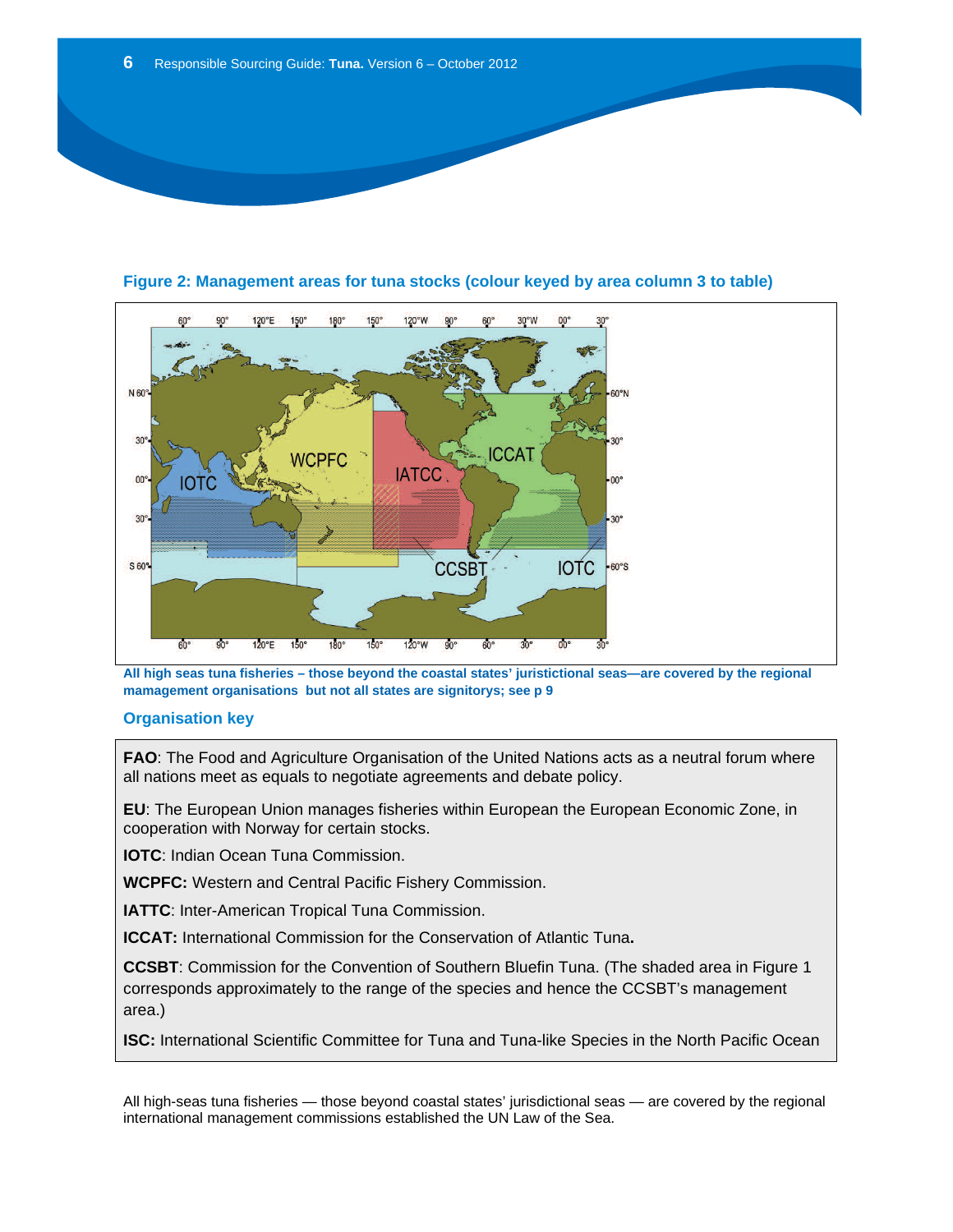# **Fishing methods and environmental effects**

Three methods supply most of the world's tuna: traditional trolling and pole and line; long-line; and purse seine.

Line caught methods supply most of the fresh and frozen tuna in the UK. Other methods include handlines, drift nets and gill nets, which are used in artisanal fisheries. In some areas, most notably the Indian Ocean, where around 400,000 t pa of tuna is caught by these methods; these can be very important fisheries.

#### **Pole and line and trolling**

The vessels search for shoals of tuna, using surface observations of tuna feeding on small pelagic fish, water clarity and temperature. Trolling vessels (Figure 2) catch the tuna by towing several hooks with lures on them astern of the vessel. Poleand line (or 'baitfish'; Figure 3) vessels remain stationary alongside a shoal and excite the tuna into a feeding frenzy using a combination of live bait and water jets played on the sea surface. The tuna are

captured on barb-less hooks with lures dangled into the feeding shoal of tuna. These methods can be regarded as low impact fisheries, with little by-catch or other ecological effect apart from the harvesting of the tuna. However, care has to be taken to avoid overfishing of bait fish stocks in sensitive coastal areas.



### **Purse seining**

Schools of tuna are impounded by means of a large net which surrounds the school. The net is then 'pursed' when the purse line which closes the bottom of the net, after which the net is gradually brought aboard. The fish are then lifted out of the net using mechanical grabs.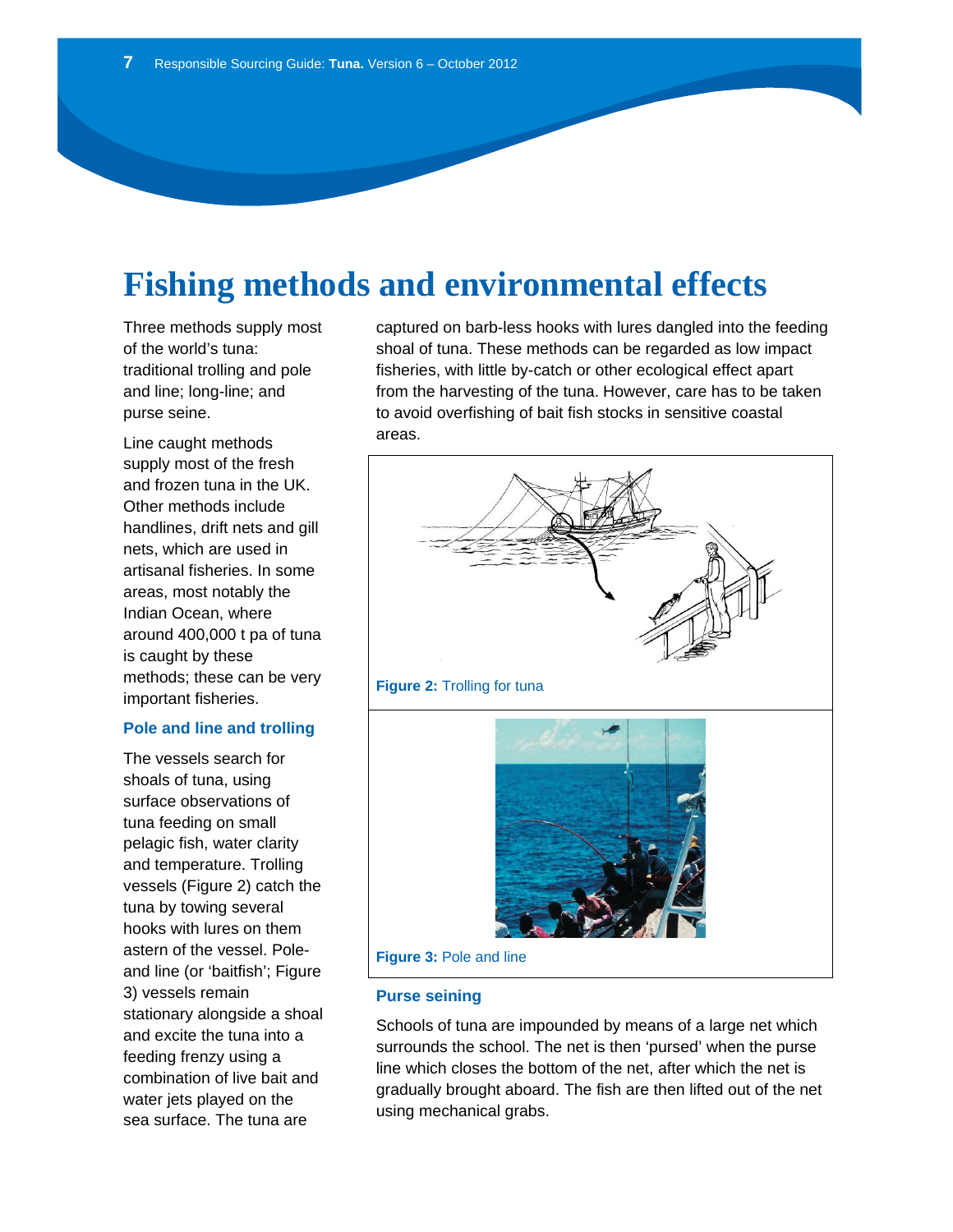Tuna purse-seine fisheries are dominated by the use of drifting Fish Aggregation Devices (FADs). Typically these are bamboo rafts of about 3 x 1.5m under which the fish tend to congregate; the purse seine is shot around the FAD which increases capture efficiency.

Dolphins are not usually found in association with FADs but catches of undersize tuna and other pelagics can be higher using FADs. As there are about 10,000 of these devices in use worldwide there is a need to understand more of the ecological effects of this type of fishing (6).



## **Pelagic long-lining**

Long-lines for tuna are deployed horizontally, suspended from floats. Their position in the water column is controlled by weights and floats.The baited hooks are on short lines, or snoods, clipped on at intervals. There is risk of by-catch of albatross and other oceanic seabirds, due to the birds diving after the bait while the lines are being shot.

This risk can be minimised by the use of bird scaring flag lines ('tori lines') (Figure 5); concealing the baited hooks by shooting them underwater (7,8) or at night; or making the hooks less visible by dyeing the bait blue or setting from the side of the vessel; distracting the birds (strategic offal discards); and reducing the opportunity for birds to seize the baited hook by sinking baited hooks faster (8,9). Pelagic long-line gear has been found to catch sharks (10,11), swordfish, marlin, turtles (12). Circular hooks (Figure 6) can reduce the probability of fish and sea turtles swallowing hooks, so they can be released on capture (9,12). In addition to tuna, pelagic long-lines are used to catch swordfish and sharks. Other species caught incidentally are marlins, sailfish and sea turtles. These ecosystem effects are the subject of ongoing work by the RFMOs see reference 2.



**Figure 5:** Bird scarers or 'tori' line



type hook (right)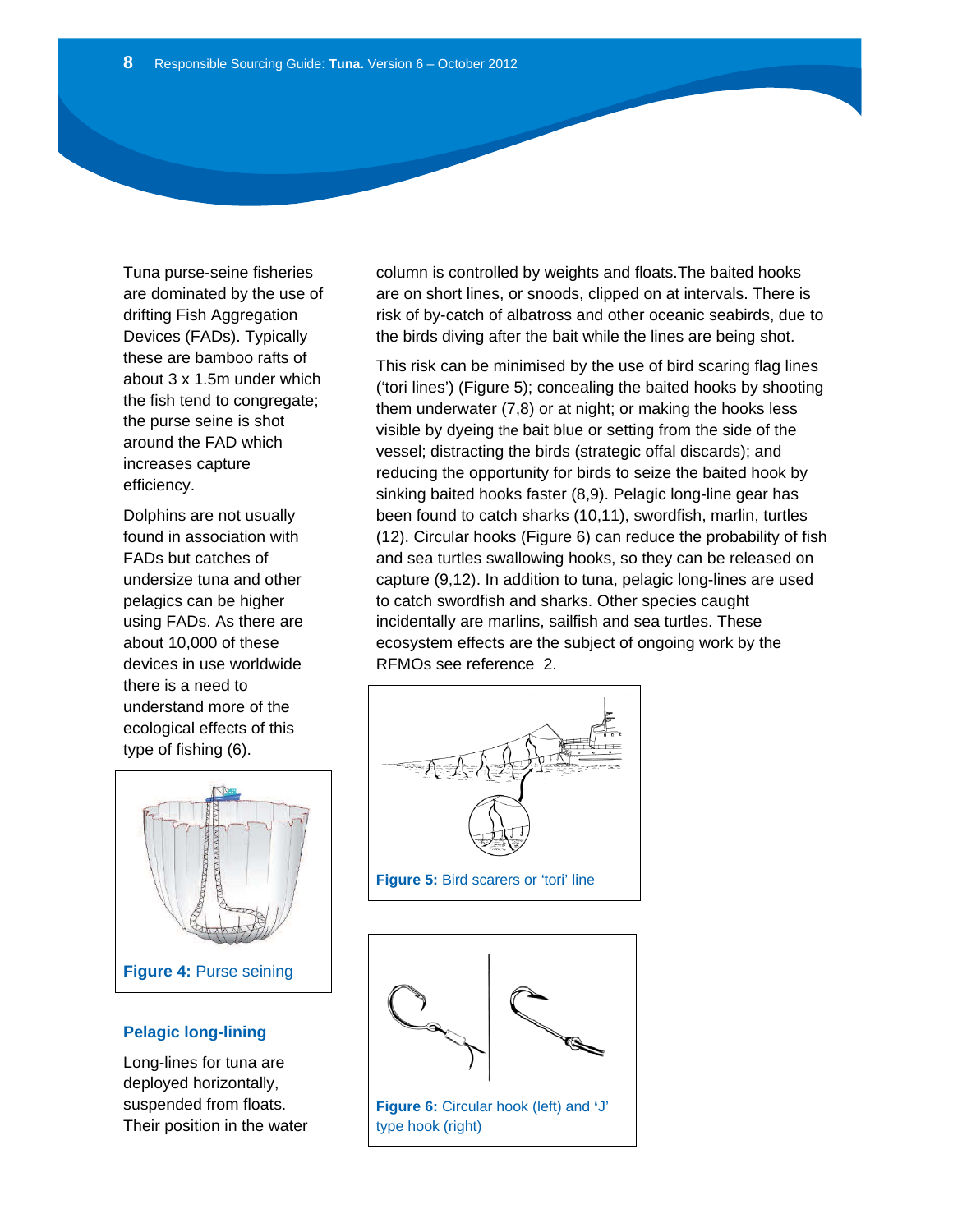# **Management and conservation**

Because of the highly migratory and oceanic nature of tuna, they do not remain in the Exclusive Economic Zone of any particular country for long, inhabiting international waters. This makes conservation and fisheries management difficult.

### **The main management concerns for tuna stocks and fisheries are:**

#### **Stock status**

A number of tuna stocks are assessed as overexploited, suboptimum, or of uncertain status. Although stocks may be overexploited they can remain sustainably productive at yields lower than the maximum sustainable yield (MSY).

The key element is whether the fisheries on these stocks are being managed to minimise the risk of further depletion and optimise the potential for growth in yield to MSY. Of greatest concern are the four bluefin tuna stocks (Table 1) at risk of depletion to levels below which the stocks would be able to sustain commercial

harvesting. There is a clear management imperative to bring the stocks of these species back to a robust and productive state and the management commissions are playing an important role in these efforts.

In general,yellowfin and bigeye are considered more vulnerable to overfishing than skipjack and this can result in risks of overfishing in fisheries where these three species are caught in mixed fisheries. Whilst many fisheries on have up until now only been managed by controling effort levels in the industrial fisheries, some RFMOs use catch limits and discard bans to limit catches thus reducing overfishing on the more vulnerable stocks see reference 2.

#### **Jurisdiction and management**

Tuna can be fished under the following jurisdictions:

- High seas fisheries both from states which are parties and those which are not parties to the appropriate conventions. Some states are 'co-operating non parties'; they have not signed but have agreed to abide by the convention.
- Fisheries from within nations' jurisdictional waters (usually the  $EEZ<sup>1</sup>$ ). Within these waters, states are able to impose additional management measures - ban certain types of gear and engage in licensing agreements with other parties. Some of these fisheries can be described as 'artisanal' fisheries; small scale localised fisheries, operating relatively close inshore.

Therefore, the management regime, to which tuna stocks are subjected, is variable across the range of the stocks. Also in some cases the management measures implemented might be different for industrial (such as purse seine and long line) and artisanal vessels. This implies that limitations imposed on one gear type could result in switches to other gear types and/or for vessels to switch registration to states that are not parties to

<sup>1</sup> Exclusive Economic Zones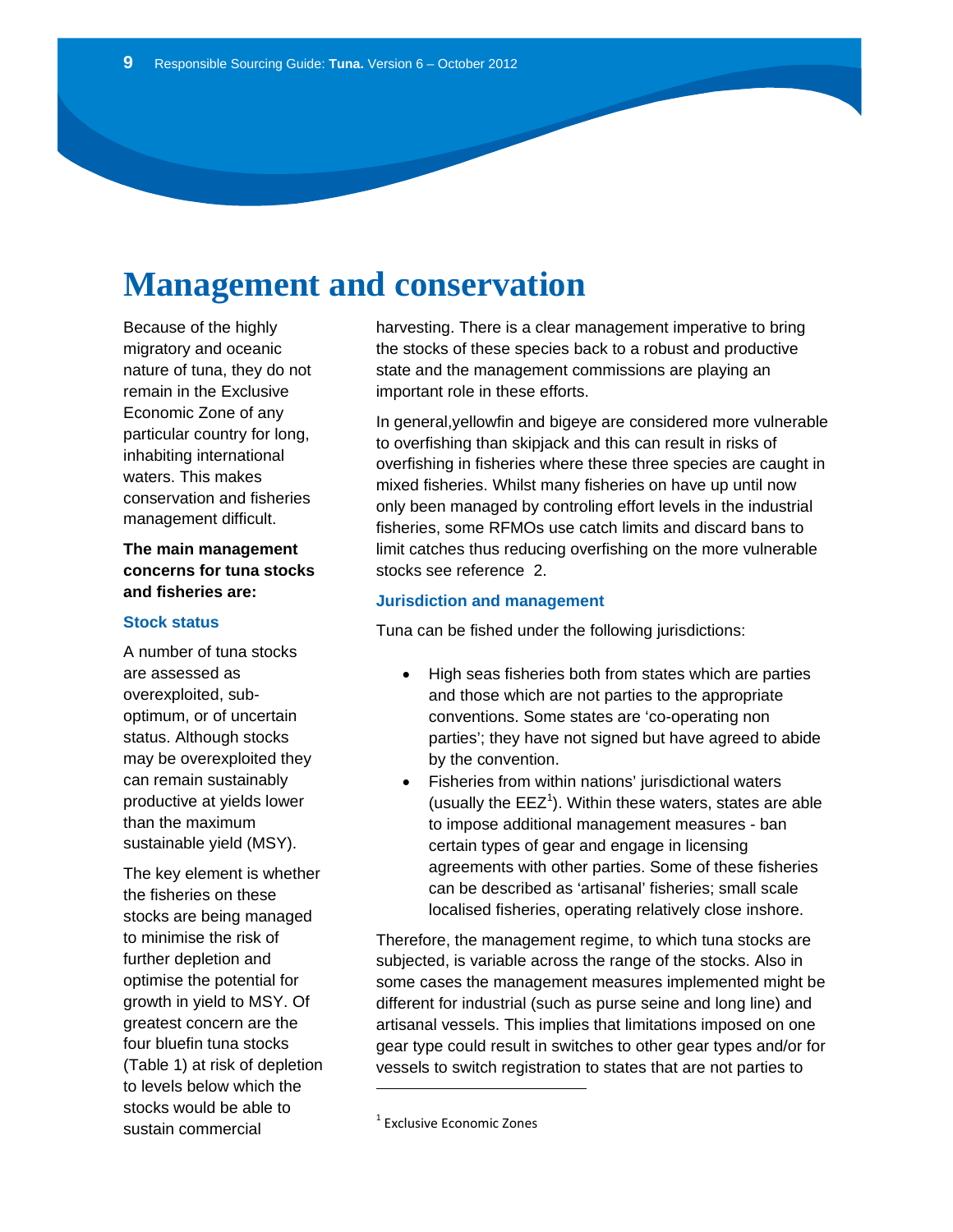the conventions. Fortunately, more states are becoming parties or 'cooperating non parties' to these agreements.

## **Illegal, unregulated and unreprted (IUU) fishing**

To reduce IUU fishing, the management commissions have set up lists of authorised vessels accessible online (2) and also lists of vessels which are presumed to be engaged in IUU fishing. Interestingly the list of IUU vessels was first published in 2005 with 76 listed, and published annually therafter with decreasing number of vessels listed. Currently there are only 14 vessels listed.

## **Conservation of discarded by-catch species**

Sustainable yields and risks can be assessed for target populations, provided reliable catch data is available. For discarded bycatch species, which may have a very different capacity to withstand fishing mortality due to fishing than the target species, information usually is only available for a sample of boats from wideranging fisheries.

.

Previously, there was concern about by-catch of dolphins in purse-seine fisheries. However, by-catch of dolphins has decreased to less than 1% of the 1970s level by avoiding setting purse-seine gear on tuna associated with dolphins.

The main concerns are the effects of pelagic long-lining on seabirds, turtles and other fish populations. Pelagic longline fisheries are considered a factor in the decline of 61 species of seabird, some of which are considered as endangered (13) but most of these effects are in temperate, as opposed to tropical, seas. There are also catches of sharks, swordfish, marlin, turtles and also other species of tuna (most notably bluefin) for which vessels have limited or no quota (8). The sustainability of shark populations under fishing pressure is giving rise to serious concern amongst many tuna fisheries worldwide.

Technical solutions are available to reduce some of these bycatch problems (see page 6). Time and area closures have been used in Australian waters to reduce by-catch mortality on depleted bluefin tuna stocks (14).